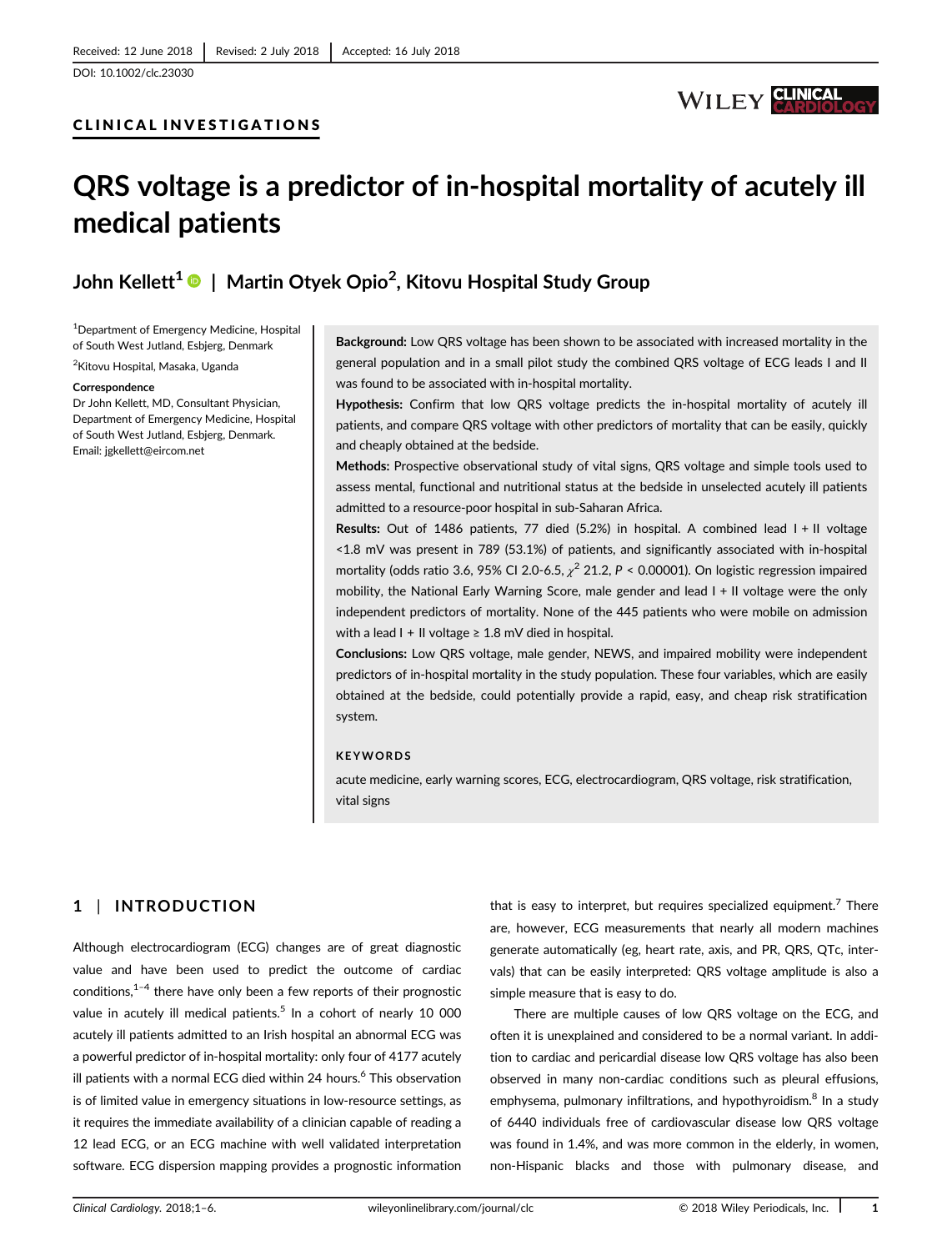<u>2 WII FV CUNICAL AND CONTRACT CONTRACT CONTRACT CONTRACT CONTRACT CONTRACT CONTRACT CONTRACT CONTRACT CONTRACT CONTRACT CONTRACT CONTRACT CONTRACT CONTRACT CONTRACT CONTRACT CONTRACT CONTRACT CONTRACT CONTRACT CONTRACT CO</u>

malignancies: during a median follow-up of 14.1 years those with low QRS voltage were twice as likely to die.<sup>9</sup>

QRS amplitude can vary in the leads V1 to V6 because of artifact and errors in chest lead placement. Therefore, the combined amplitude of limb lead I and II has been recommended as the preferred method of measuring and monitoring QRS voltage.<sup>10,11</sup> We recently reported the results of a small pilot study that showed an association between the combined amplitudes of the QRS complexes of ECG lead I and II and in-hospital mortality.<sup>12</sup> As far as we know this was the first report of low QRS voltage in unselected acutely ill medical patients. In this larger study of 1486 patients we confirmed that low QRS voltage predicts the in-hospital mortality of acutely ill patients, and compared it to other predictors, all of which can be easily, quickly, and cheaply obtained at the bedside.

### 2 | METHODS

### 2.1 | Study design

Observational study carried out as part of an audit in an ongoing quality improvement project.

### 2.2 | Setting

The 46 bed medical ward of St. Joseph's Kitovu Health Care Complex, 220 bedded healthcare facility located near Masaka, Uganda, 140 km from the capital city of Kampala. Together with the 330 bed Masaka Regional Referral Government Hospital, it serves Masaka Municipality (population of 79 200), and Masaka District with a rural population of 804 300. The hospital has no intensive care or renal dialysis unit, and cannot provide artificial ventilation.

From August 10, 2016 to January 15, 2018 two nurses, employed 12 hours per day for 7 days a week, entered each patient's clinical status and vital signs twice daily into a clinical data management and decision support system (Rapid Electronic Assessment Data System [READS], Tapa Healthcare DAC). In addition an ECG was performed on as many patients as possible within 12 hours of admission to hospital using a reusable ECG Belt and a portable mobile ECG device (LevMed Mobile ECG Kit, LevMed Ltd., Tilburg, Netherlands). The amplitude of lead I and II in all ECGs was measured from the lowest negative deflection (ie, the Q wave) to the highest positive deflection (ie, the R wave), regardless of the ECG baseline. All readings were made by JK without knowledge of the patient's identity, clinical condition or outcome. ECG axis, PR, QRS, QT, and QTc intervals were all provided automatically by the ECG device software.

Vital signs were entered into READS at the bedside immediately after their measurement; all data entries were automatically time and date stamped. Patient disposition (ie, discharge or death) was also subsequently recorded into READS. All the READS data sets were complete. The National Early Warning Score (NEWS), $13$  a well validated predictor of imminent mortality, $14$  was calculated from the heart rate, respiratory rate, systolic blood pressure, level of consciousness,<sup>15</sup> temperature, oxygen saturations, inspired oxygen entered into the READS database. Nutritional status was assessed by

measuring the mid-upper arm circumference.<sup>16</sup> Impaired mobility on presentation, defined as lack of a stable independent gait when first assessed, was also recorded.<sup>17</sup>

### 2.3 | Participants

All patients, aged 16 years or older, who were admitted to the medical ward.

### 2.4 | Outcomes

All the patients who died in the hospital.

### 2.5 | Potential predictors of in-hospital mortality examined

The variables examined were those that could be easily obtained without clinical experience, training or expense and included age, gender, length of stay, admission NEWS, and all the NEWS parameters assessed on admission (ie, heart rate, respiratory rate, temperature, systolic blood pressure, oxygen saturation, use of supplemental oxygen, and alertness), impaired mobility on presentation, mid-upper arm circumference, the heart rate recorded by ECG, ECG axis, PR, QRS, QT and QTc intervals, and amplitude of Leads I and II.

### 2.6 | Statistical methods

all calculations were performed using Epi-Info version 6.0 (Center for Disease Control and Prevention, USA) and logistic regression analysis using Logistic software.<sup>18</sup> The P value for statistical significance was 0.05 and was tested using Student's t-test and  $\chi^2$  analysis that applied Yates continuity correction. The value with the highest  $\chi^2$  was used as the "cut-off" to convert a continuous variable into a categorical variable.

#### 2.7 | Ethical approval

Ethical approval of the study was obtained from the Ethics Committee Kitovu Hospital, which conformed to the principles outlined in the Declaration of Helsinki.<sup>19</sup> Since no interventions were additional to the usual standard of care the need for written consent was waived. The study is reported in accordance with the STROBE statement.<sup>20</sup>

### 3 | RESULTS

### 3.1 | Participants

During the study period 2110 eligible patients were admitted to the hospital: 1486 (70%) had an ECG performed, 664 (45%) were men, and 77 (5.2%) died in hospital. Patients who did not have an ECG performed were older (52.9 SD 23.1 vs 49.6 SD 21.8 years, P = 0.002), had a higher NEWS on admission (4.4 SD 3.3 vs 3.5 SD 2.9, P < 0.0001), the same length of stay (73.6 SD 60.7 vs 77.3 SD 56.3 hours,  $P = 0.18$ ), and a higher in-hospital mortality (ie, 10.6% vs 5.3%, P < 0.0001).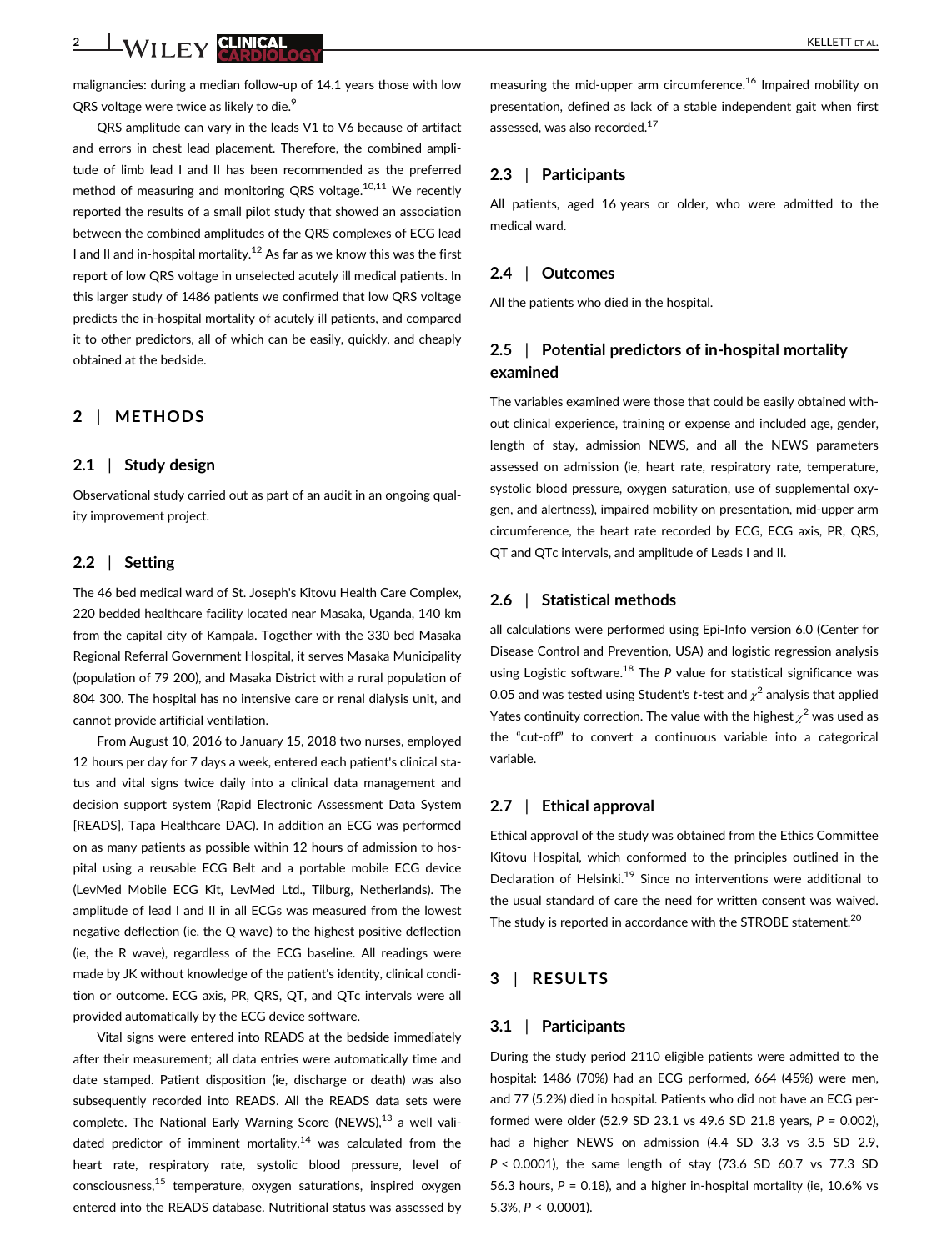TABLE 1 Continuous variables in survivors and decedents



| <b>Variable</b>                             | Survived to discharge ( $n = 1409$ ) | Died in hospital ( $n = 77$ ) | P          |
|---------------------------------------------|--------------------------------------|-------------------------------|------------|
| Age (y)                                     | 49.4 SD 21.7                         | 53.2 SD 21.9                  | 0.13       |
| Length of stay (h)                          | 76.4 SD 54.4                         | 93.0 SD 82.6                  | 0.01       |
| NEWS on admission                           | 3.3 SD 2.7                           | 7.3 SD 3.3                    | < 0.000001 |
| Heart rate on admission (bpm)               | 85.7 SD 17.4                         | 97.2 SD 24.7                  | < 0.000001 |
| Temperature on admission $(°C)$             | 36.8 SD 0.8                          | 37.0 SD 1.9                   | 0.007      |
| Respiratory rate on admission (bpm)         | 21.3 SD 5.3                          | 26.9 SD 8.7                   | < 0.000001 |
| Systolic blood pressure on admission (mmHg) | 114.5 SD 24.0                        | 108.0 SD 30.9                 | 0.02       |
| Oxygen saturation (%)                       | 95.6 SD 5.0                          | 90.3 SD 11.7                  | < 0.000001 |
| Mid-upper arm circumference (cm)            | 26.1 SD 4.3                          | 23.6 SD 3.4                   | < 0.000001 |
| PR interval (ms)                            | 160.6 SD 32.6                        | 160.4 SD 33.2                 | 0.96       |
| QRS interval (ms)                           | 94.0 SD 18.1                         | 94.2 SD 20.8                  | 0.90       |
| QT interval (ms)                            | 380.5 SD 50.1                        | 371.8 SD 70.0                 | 0.15       |
| QTc interval (ms)                           | 446.9 SD 46.4                        | 466.0 SD 56.6                 | 0.0006     |
| Axis $(°)$                                  | 36.2 SD 37.7                         | 34.5 SD 38.8                  | 0.70       |
| Lead I amplitude (mV)                       | 0.77 SD 0.34                         | 0.59 SD 0.31                  | 0.000005   |
| Lead II amplitude (mV)                      | 0.99 SD 0.42                         | 0.80 SD 0.51                  | 0.0004     |
| Lead $I + II$ amplitude (mV)                | 1.76 SD 0.63                         | 1.39 SD 0.74                  | 0.000001   |
|                                             |                                      |                               |            |

Abbreviation: NEWS, National Early Warning Score.

### 3.2 | Mortality outcomes associated with continuous variables

Patients who died in hospital were the same age as survivors, but had a longer length of hospital stay, and on admission had a higher heart rate, temperature, respiratory rate and NEWS, and a lower systolic blood pressure, oxygen saturation, and mid-upper arm circumference (Table 1). Patients who died had a longer QTc interval, and lower amplitude of lead I, lead II, and combined amplitude of lead I plus lead II. There was no difference in ECG axis, PR, QRS, and QT intervals between survivors and decedents (Table 1).

### 3.3 | Mortality outcomes associated with categorical variables

Patients who were alert on admission and/or did not require supplemental oxygen were less likely to die, and patients with impaired mobility on presentation as well as men were more likely to die. A mid-upper arm circumference less than 20 cm, a combined voltage of lead I + lead II < 1.8 mV and a QTc interval > 450 ms were also associated with in-hospital mortality (Table 2). A reduced lead I + II amplitude and an increased QTc interval were both more prevalent in older patients, whereas in-hospital mortality only increased slightly in the elderly (Figure 1). Patients with a mid-upper arm circumference < 20 cm were older (56.1 SD 22.7 vs 49.2 SD 21.7 years, P = 0.009), and also more likely to have a lead  $I + II$  amplitude < 1.8 mV (odds ratio 3.54, 95% CI 1.92-6.63, Chi-square 19.57, P = 0.00001).

#### 3.4 | Independence of mortality predictors

All the mortality predictors were tested for independence by logistic regression.

NEWS eliminated all its component parameters as predictors of mortality, including mental alertness and the use of supplemental

oxygen. Therefore, the only independent predictors identified were male gender, impaired mobility, NEWS, and the combined amplitude of lead I + lead II (Table 3).

#### 3.5 | Clinical relevance

All patients were stratified according to their NEWS and mobility on admission, and combined amplitude of lead I + II (Figure 2). A NEWS "cut-off" ≥3 was selected as NEWS awards 3 points to altered level of consciousness. The highest mortality was for non-alert patients regardless of their ECG findings. The alert immobile patients with NEWS ≥ 3 who had a lead I + II voltage < 1.8 mV were three times more likely to die than those with a voltage  $\geq 1.8$  mV. Out of the 111 immobile patients who had a NEWS < 3 and a combined amplitude ≥ 1.8 mV two died, both from cryptococcal meningitis, one 11 days and the other 14 days after admission. None of the 445 patients who had a stable independent gait on admission and combined amplitude of lead I and II ≥ 1.8 mV died in hospital.

### 4 | DISCUSSION

#### 4.1 | Major findings

This study found that low QRS voltage, along with male gender, NEWS and impaired mobility, are independent predictors of inhospital mortality. If confirmed, these findings could be used to provide a rapid and easy risk stratification system that only requires the patients' mobility, vital signs, and an easily identified ECG finding. QRS voltage may be particularly useful in recognizing mobile patients who are at risk.

Our results confirm that mobility is a powerful predictor of mortality. $21$  We cannot explain why men were more than twice as likely to die as women: apart from men being younger (47.5 SD 22.1 vs 51.3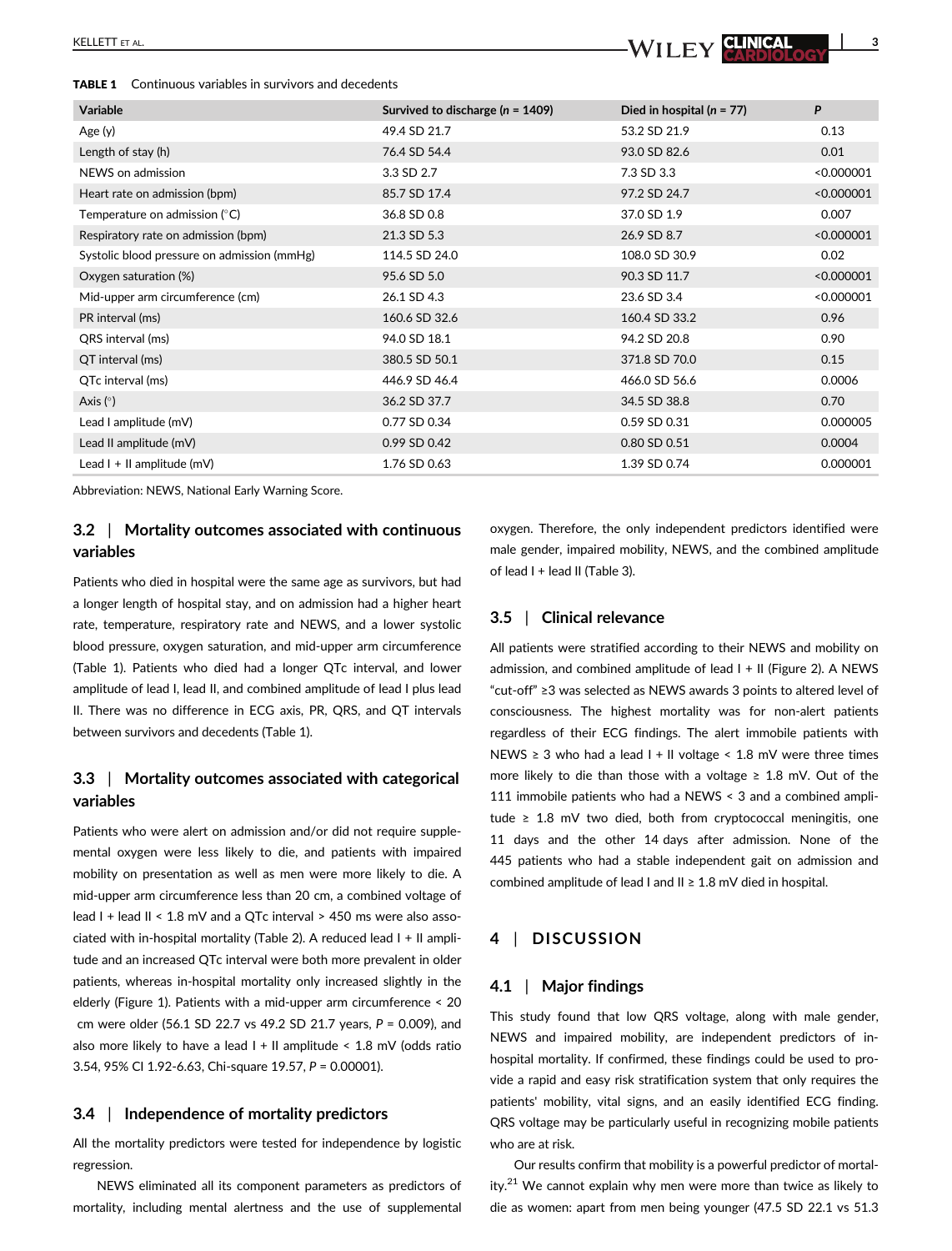4 WILEY CUNCAL **CUNCAL** 

TABLE 2 Categorical variables available at the bedside: The cut-offs for lead I + II voltage, QTc interval and mid-upper arm circumference were those values with the highest  $\chi^2$ 

| <b>Variable</b>                     | Number (%)    | In-hospital mortality (%) | Odds ratio | 95% CI           | $\chi^2$ | P         |
|-------------------------------------|---------------|---------------------------|------------|------------------|----------|-----------|
| Impaired mobility on presentation   | 656 (44.1%)   | 68 (10.4%)                | 10.55      | $(5.01 - 22.99)$ | 62.37    | < 0.00001 |
| Alert                               | 1424 (95.8%)  | 60 (4.2%)                 | 0.12       | $(0.06 - 0.23)$  | 60.48    | < 0.00001 |
| On room air only                    | 1427 (96.0%)  | 62 (4.3%)                 | 0.13       | $(0.07 - 0.27)$  | 47.00    | < 0.00001 |
| Lead $I + II$ voltage $\leq 1.8$ mV | 789 (53.1%)   | 61 (7.7%)                 | 3.57       | $(1.97 - 6.54)$  | 21.16    | < 0.00001 |
| OTc interval $>$ 450 ms             | 611 (41.1%)   | 48 (7.9%)                 | 2.48       | $(1.50 - 4.11)$  | 14.07    | 0.0002    |
| Mid-upper arm circumference (cm)    | 72 (4.8%)     | 11 (15.3%)                | 3.68       | $(1.73 - 7.68)$  | 13.61    | 0.0002    |
| Male gender                         | 664 (44.7%)   | 50 (7.5%)                 | 2.40       | $(1.44 - 4.00)$  | 12.6     | 0.0004    |
| Total                               | 1486 (100.0%) | 77 (5.2%)                 | –          |                  |          |           |



FIGURE 1 Prevalence of combined voltage lead  $1 + 11 < 1.8$  mV, QTc > 450 ms, and in-hospital mortality according to age group

SD 21.4 years,  $P = 0.001$ ) there were no other differences between the sexes (ie, mental status, mobility, NEWS etc were the same).

Low QRS voltage was present in more than half the patients, and was more common in older patients. In this population there was no difference in the ages of those who died in hospital and survivors and, unlike the prevalence of low QRS amplitude there was no significant increase in mortality with age. This suggests that in the study population low QRS voltage reflects the reduced physiological reserve associated with sickness in the elderly better than chronological age.

The mechanisms that determine QRS amplitude are hotly debated. Madias has written extensively on the topic and believes that it is greatly influenced by water content of the organs and tissues

surrounding heart,<sup>22</sup> and changes in leads  $I + II$  are the best way to detect this.<sup>10</sup> When water content is increased, electrical resistance is also increased and the QRS voltage will be lowered. Conversely, if the water content is decreased, resistance will fall and the QRS amplitude will rise. This explains why low QRS voltage has been reported in patients with peripheral edema from any cause, including cor pulmonale, perioperative fluid load administration, chronic renal failure, congestive heart failure, and hepatic cirrhosis. Patients with kwashiorkor or hypoalbuminemia from any cause invariably have edema and a low  $QRS$  voltage, $8$  and we also found a low QRS voltage was strongly associated with poor nutrition as reflected by a low mid-upper arm circumference.

TABLE 3 Logistic regression: Only four variables were independent predictors of in-hospital mortality

| Variable                          | <b>Coefficient</b>  | Odd ratio | $(95\%CI)$       | D         |
|-----------------------------------|---------------------|-----------|------------------|-----------|
| Constant                          | $-7.0469$ SE 0.5165 | -         | –                | < 0.00001 |
| Impaired mobility on presentation | 1.8935 SE 0.3732    | 6.64      | $(3.20 - 13.80)$ | < 0.00001 |
| NEWS on admission                 | 0.3286 SE 0.0410    | 1.39      | $(1.28 - 1.51)$  | < 0.00001 |
| Lead $I + II < 1.8$ mV            | 0.8279 SE 0.3098    | 2.29      | $(1.25 - 4.20)$  | 0.0075    |
| Male gender                       | 1.0556 SE 0.2694    | 2.87      | $(1.69 - 4.87)$  | 0.0001    |

Abbreviation: NEWS, National Early Warning Score.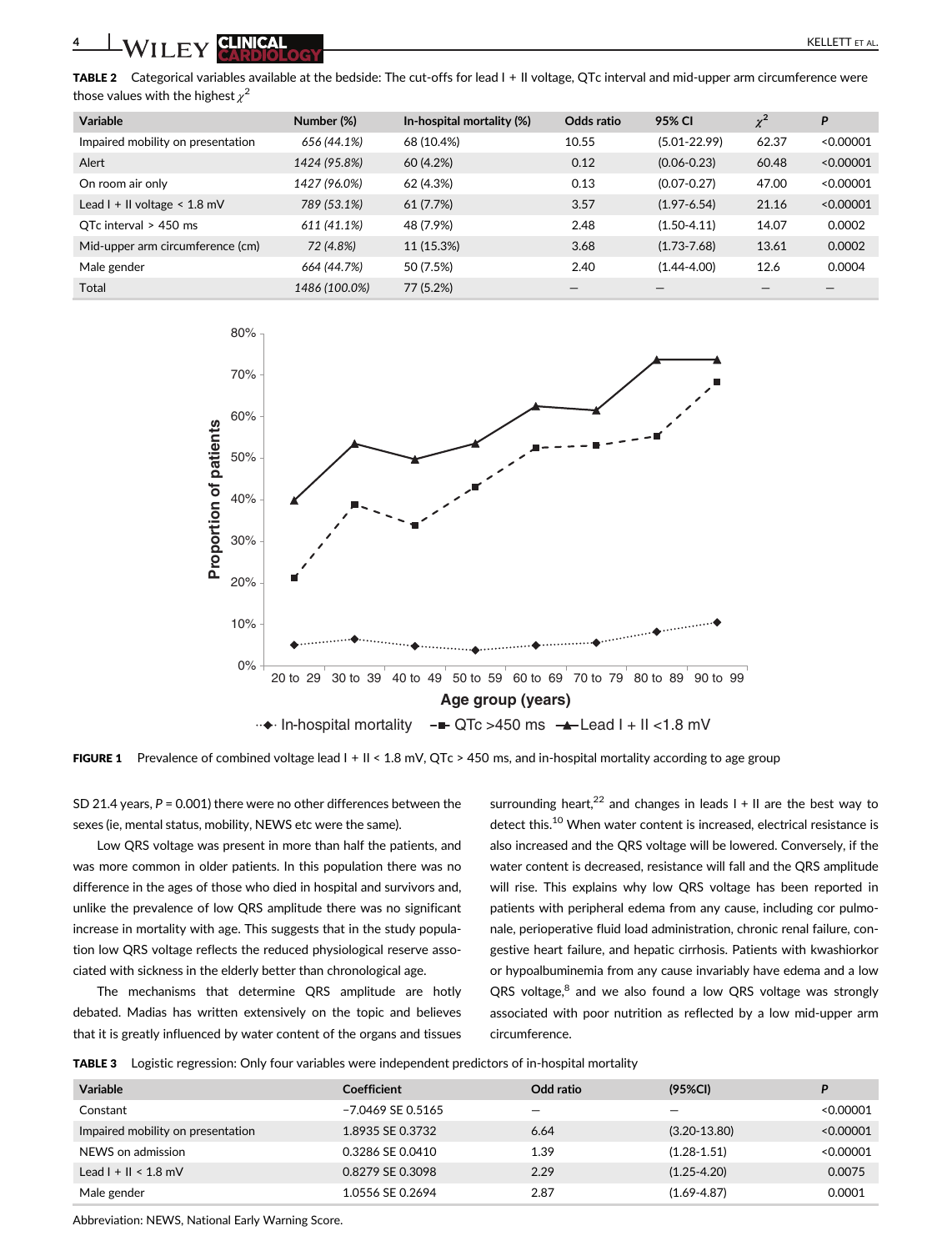

**FIGURE 2** Risk stratification of patients according to mobility, NEWS, QRS voltage, and alertness

Many of our patients had pneumonia and sepsis $^{23}$ : changes in QRS voltage have been reported in sepsis $^{24}$  and, although not noted by the authors, changes in lead I and II amplitude during the course of pneumonia can be clearly seen in the ECGs displayed in two published reports of ECG changes in pneumonia.<sup>25,26</sup> Sepsis mortality in the developed world has steadily declined, $27$  possibly as a result of protocols that promote resuscitation with intravenous fluids.<sup>28,29</sup> However, trials of fluid resuscitation in resource-limited environments have given conflicting results<sup>30</sup>: a possible explanation may be that a reliable and practical method of assessing fluid status is not available in these settings, so that some patients may have been overloaded and others under-loaded with fluid. Changes in QRS amplitude have been used to monitor the response to diuretics in heart failure, renal failure and other conditions<sup>11</sup>: it is possible that these changes might also be used to guide fluid resuscitation in septic patients. It is probable that patients with low QRS voltages have an increased water content of the organs and tissues surrounding heart, so that fluid resuscitation in these patients should be cautious. Conversely patients with normal QRS voltage are more likely to be hypovolemic and to benefit from rapidly administered intravenous fluids.

#### 4.2 | Limitations

Since this study examined a relatively young population of patients in a low-resource setting in sub-Saharan Africa, its results may not be applicable elsewhere. Moreover, it is possible that in a larger study more variables, such as prolonged QTc, might have been found to be independent predictors of mortality. Although we tried to perform an ECG on every patient admitted, ECGs were not performed on 30% of them: these patients were sicker and almost twice as likely to die, and many had died before there was an opportunity to perform an ECG. The other major weakness of this study was that all the ECGs were read by only one person, so that inter-rater reliability could not be tested. However, measuring the amplitude of lead I and II is easy, and not open to subjective interpretation. Moreover, the reusable belt and ECG system used prevented wrong lead placement. $31$ 

### 5 | CONCLUSION

Our findings suggest that QRS amplitude could be used as part of a simple risk stratification system, which may be particularly useful in recognizing mobile patients with normal vital signs who are at risk. In addition to risk stratification, low QRS voltage may have other useful clinical applications. It may reflect reduced physiological reserve better than chronological age, and should signal the need for further diagnostic testing, especially for cardiac and pericardial disease. Serial measurements might also indicate fluid status and be useful for monitoring intravenous fluid administration.

### ACKNOWLEDGMENTS

The authors wish to acknowledge and thank LevMed Ltd. [\(www.](http://www.levmed.net) [levmed.net\)](http://www.levmed.net) who provided the LevMed Reusable ECG Belt and LevMed Mobile ECG Kit at no charge, and Tapa Healthcare DAC (Dundalk, Ireland) for the complimentary use of their Rapid Electronic Assessment Data System (READS). None of these sponsors played any part in the design or execution of the study, and all other costs were borne by the authors.